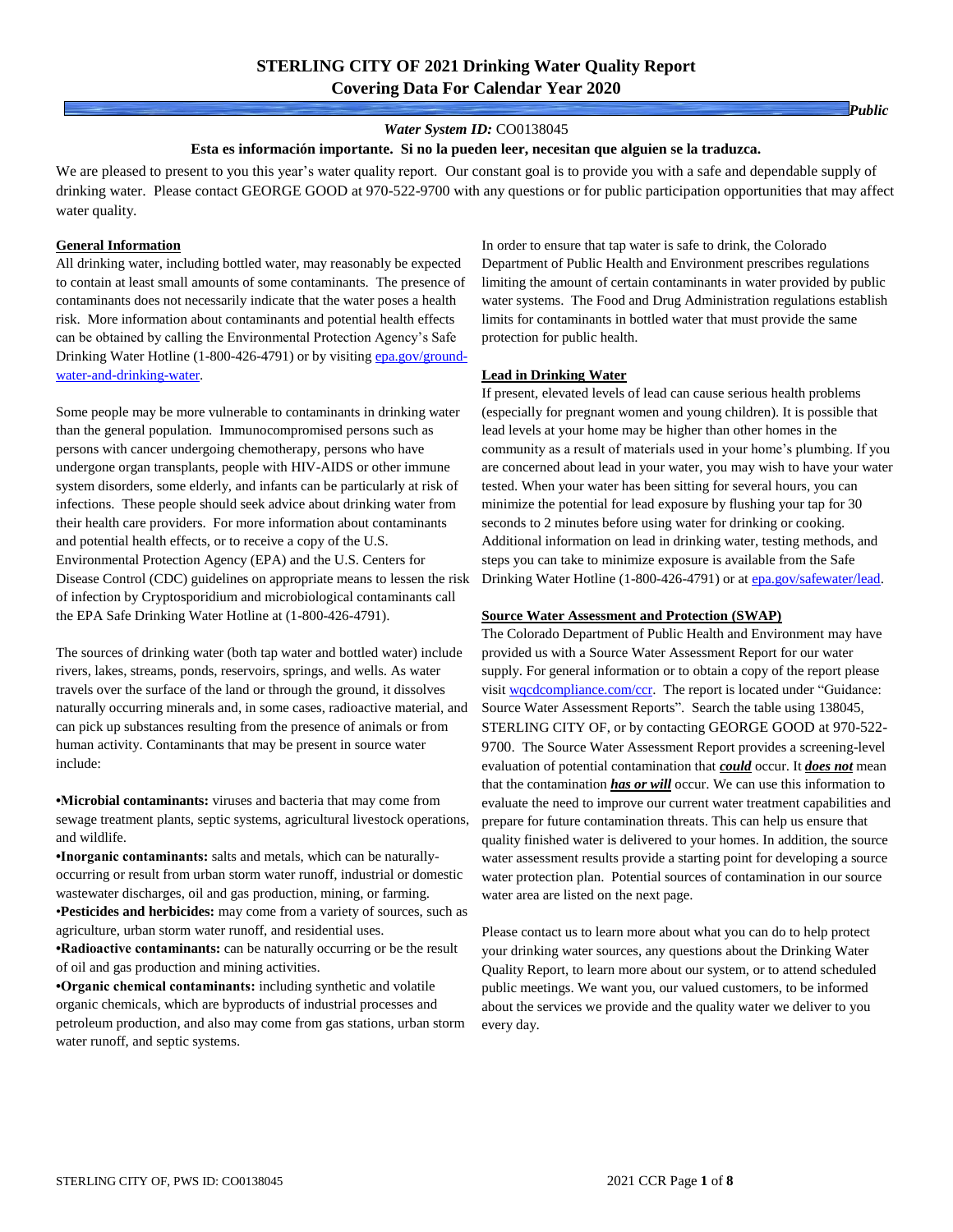## **Our Water Sources**

| Sources (Water Type - Source Type)                                                                                                                                                                                                                                                                                                                                                                                                                                                     | <b>Potential Source(s) of Contamination</b>                                                                                                                                                                                                                                                                                                                                            |
|----------------------------------------------------------------------------------------------------------------------------------------------------------------------------------------------------------------------------------------------------------------------------------------------------------------------------------------------------------------------------------------------------------------------------------------------------------------------------------------|----------------------------------------------------------------------------------------------------------------------------------------------------------------------------------------------------------------------------------------------------------------------------------------------------------------------------------------------------------------------------------------|
| WELL NO 8 (Groundwater-Well)<br>WELL NO 9 (Groundwater-Well)<br>WELL NO 15 (Groundwater-Well)<br>WELL NO 30 (Groundwater-Well)<br>WELL NO 1 (Groundwater-Well)<br>WELL NO 4A (Groundwater-Well)<br>WELL NO 5 (Groundwater-Well)<br>WELL 9R REDRILL (Groundwater-Well)<br>SCALVA WELL NO 2 (Groundwater UDI Surface Water-Well)<br>WELL NO 3R (Groundwater-Well)<br>WELL NO 10R (Groundwater-Well)<br>RE-DRILL OF WELL NO. 2 (Groundwater-Well)<br>REDRILL OF WELL 7 (Groundwater-Well) | Permitted Wastewater Discharge Sites, Aboveground,<br>Underground and Leaking Storage Tank Sites.<br>Existing/Abandoned Mine Sites, Other Facilities,<br>Commercial/Industrial/Transportation, High Intensity<br>Residential, Low Intensity Residential, Urban Recreational<br>Grasses, Row Crops, Fallow, Small Grains, Pasture / Hay, Septic<br>Systems, Oil / Gas Wells, Road Miles |

# **Terms and Abbreviations**

- **Maximum Contaminant Level (MCL)** − The highest level of a contaminant allowed in drinking water.
- **Treatment Technique (TT)** − A required process intended to reduce the level of a contaminant in drinking water.
- **Health-Based** − A violation of either a MCL or TT.
- **Non-Health-Based** − A violation that is not a MCL or TT.
- Action Level (AL) − The concentration of a contaminant which, if exceeded, triggers treatment and other regulatory requirements.
- **Maximum Residual Disinfectant Level (MRDL)** − The highest level of a disinfectant allowed in drinking water. There is convincing evidence that addition of a disinfectant is necessary for control of microbial contaminants.
- **Maximum Contaminant Level Goal (MCLG)** − The level of a contaminant in drinking water below which there is no known or expected risk to health. MCLGs allow for a margin of safety.
- **Maximum Residual Disinfectant Level Goal (MRDLG)** − The level of a drinking water disinfectant, below which there is no known or expected risk to health. MRDLGs do not reflect the benefits of the use of disinfectants to control microbial contaminants.
- **Violation (No Abbreviation)** − Failure to meet a Colorado Primary Drinking Water Regulation.
- **Formal Enforcement Action (No Abbreviation)** − Escalated action taken by the State (due to the risk to public health, or number or severity of violations) to bring a non-compliant water system back into compliance.
- **Variance and Exemptions (V/E)** − Department permission not to meet a MCL or treatment technique under certain conditions.
- **Gross Alpha (No Abbreviation)** − Gross alpha particle activity compliance value. It includes radium-226, but excludes radon 222, and uranium.
- **Picocuries per liter (pCi/L)** − Measure of the radioactivity in water.
- **Nephelometric Turbidity Unit (NTU)** − Measure of the clarity or cloudiness of water. Turbidity in excess of 5 NTU is just noticeable to the typical person.
- **Compliance Value (No Abbreviation)** Single or calculated value used to determine if regulatory contaminant level (e.g. MCL) is met. Examples of calculated values are the 90<sup>th</sup> Percentile, Running Annual Average (RAA) and Locational Running Annual Average (LRAA).
- **Average (x-bar)** − Typical value.
- **Range (R)**  $-$  Lowest value to the highest value.
- **Sample Size (n)** − Number or count of values (i.e. number of water samples collected).
- **Parts per million = Milligrams per liter (ppm = mg/L)** − One part per million corresponds to one minute in two years or a single penny in \$10,000.
- **Parts per billion = Micrograms per liter (ppb = ug/L)** − One part per billion corresponds to one minute in 2,000 years, or a single penny in \$10,000,000.
- **Not Applicable (N/A)** Does not apply or not available.
- **Level 1 Assessment** A study of the water system to identify potential problems and determine (if possible) why total coliform bacteria have been found in our water system.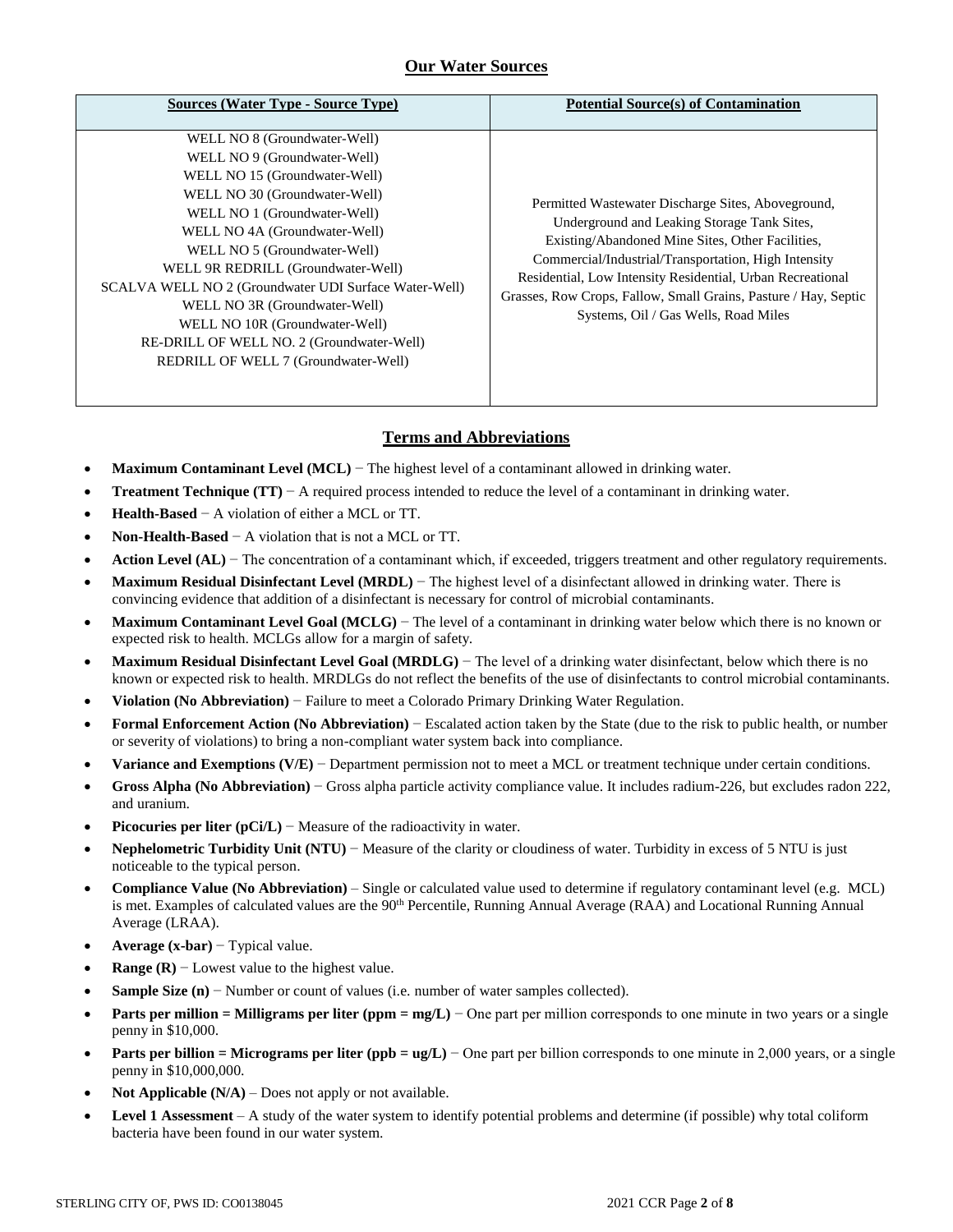**Level 2 Assessment** – A very detailed study of the water system to identify potential problems and determine (if possible) why an E. coli MCL violation has occurred and/or why total coliform bacteria have been found in our water system on multiple occasions.

**Detecte**

## **d Contaminants**

STERLING CITY OF routinely monitors for contaminants in your drinking water according to Federal and State laws. The following table(s) show all detections found in the period of January 1 to December 31, 2020 unless otherwise noted. The State of Colorado requires us to monitor for certain contaminants less than once per year because the concentrations of these contaminants are not expected to vary significantly from year to year, or the system is not considered vulnerable to this type of contamination. Therefore, some of our data, though representative, may be more than one year old. Violations and Formal Enforcement Actions, if any, are reported in the next section of this report.

**Note:** Only detected contaminants sampled within the last 5 years appear in this report. If no tables appear in this section then no contaminants were detected in the last round of monitoring.

|                                                                                                   | <b>Disinfectants Sampled in the Distribution System</b>                                                                                    |                                                                                         |          |    |                |           |  |  |  |  |
|---------------------------------------------------------------------------------------------------|--------------------------------------------------------------------------------------------------------------------------------------------|-----------------------------------------------------------------------------------------|----------|----|----------------|-----------|--|--|--|--|
| TT Requirement: At least 95% of samples per period (month or quarter) must be at least 0.2 ppm OR |                                                                                                                                            |                                                                                         |          |    |                |           |  |  |  |  |
|                                                                                                   | If sample size is less than 40 no more than 1 sample is below $0.2$ ppm<br><b>Typical Sources:</b> Water additive used to control microbes |                                                                                         |          |    |                |           |  |  |  |  |
|                                                                                                   |                                                                                                                                            |                                                                                         |          |    |                |           |  |  |  |  |
| <b>Disinfectant</b>                                                                               | <b>Time Period</b>                                                                                                                         | <b>MRDL</b><br><b>Results</b><br><b>Number of Samples</b><br><b>Sample</b><br><b>TT</b> |          |    |                |           |  |  |  |  |
| <b>Name</b>                                                                                       | <b>Violation</b><br><b>Below Level</b><br><b>Size</b>                                                                                      |                                                                                         |          |    |                |           |  |  |  |  |
|                                                                                                   |                                                                                                                                            |                                                                                         |          |    |                |           |  |  |  |  |
| Chlorine                                                                                          | December, 2020                                                                                                                             | Lowest period percentage of samples                                                     | $\theta$ | 15 | N <sub>0</sub> | $4.0$ ppm |  |  |  |  |
|                                                                                                   |                                                                                                                                            | meeting TT requirement: 100%                                                            |          |    |                |           |  |  |  |  |
|                                                                                                   |                                                                                                                                            |                                                                                         |          |    |                |           |  |  |  |  |

|                            | Lead and Copper Sampled in the Distribution System |                                       |                              |                           |                                      |                                              |                                                           |                                                                               |  |  |  |  |
|----------------------------|----------------------------------------------------|---------------------------------------|------------------------------|---------------------------|--------------------------------------|----------------------------------------------|-----------------------------------------------------------|-------------------------------------------------------------------------------|--|--|--|--|
| Contaminant<br><b>Name</b> | <b>Time</b><br>Period                              | 90 <sup>th</sup><br><b>Percentile</b> | <b>Sample</b><br><b>Size</b> | Unit of<br><b>Measure</b> | 90 <sup>th</sup><br>Percentile<br>AL | <b>Sample</b><br><b>Sites</b><br>Above<br>AL | 90 <sup>th</sup><br>Percentile<br>AI<br><b>Exceedance</b> | <b>Typical Sources</b>                                                        |  |  |  |  |
| Copper                     | 08/19/2020<br>to<br>09/17/2020                     | 0.07                                  | 60                           | ppm                       | 1.3                                  | $\overline{0}$                               | N <sub>o</sub>                                            | Corrosion of<br>household plumbing<br>systems; Erosion of<br>natural deposits |  |  |  |  |
| Lead                       | 05/05/2020<br>to<br>05/25/2020                     | 0.7                                   | 60                           | ppb                       | 15                                   | $\theta$                                     | No                                                        | Corrosion of<br>household plumbing<br>systems; Erosion of<br>natural deposits |  |  |  |  |
| Copper                     | 05/05/2020<br>to<br>05/25/2020                     | 0.06                                  | 60                           | ppm                       | 1.3                                  | $\theta$                                     | N <sub>o</sub>                                            | Corrosion of<br>household plumbing<br>systems; Erosion of<br>natural deposits |  |  |  |  |
| Lead                       | 08/19/2020<br>to<br>09/17/2020                     | 1.7                                   | 60                           | ppb                       | 15                                   | $\mathbf{1}$                                 | N <sub>o</sub>                                            | Corrosion of<br>household plumbing<br>systems; Erosion of<br>natural deposits |  |  |  |  |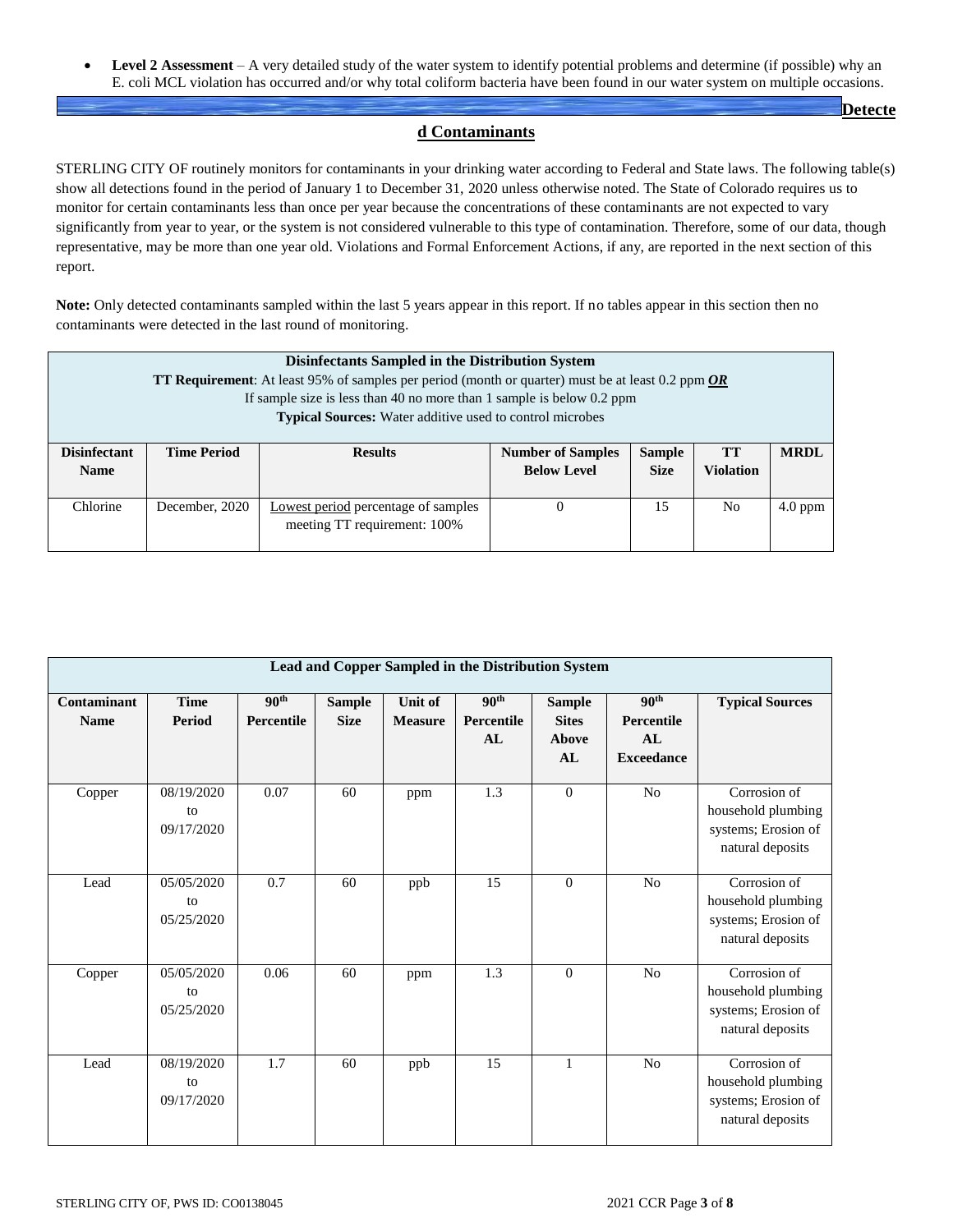|                                        | Disinfection Byproducts Sampled in the Distribution System |         |                       |                              |                           |            |             |                                |                                             |  |  |  |  |
|----------------------------------------|------------------------------------------------------------|---------|-----------------------|------------------------------|---------------------------|------------|-------------|--------------------------------|---------------------------------------------|--|--|--|--|
| <b>Name</b>                            | Year                                                       | Average | Range<br>$Low - High$ | <b>Sample</b><br><b>Size</b> | Unit of<br><b>Measure</b> | <b>MCL</b> | <b>MCLG</b> | <b>MCL</b><br><b>Violation</b> | <b>Typical Sources</b>                      |  |  |  |  |
| Total<br>Haloacetic<br>Acids<br>(HAA5) | 2020                                                       | 3.07    | 1.46 to 5.16          | 16                           | ppb                       | 60         | N/A         | N <sub>o</sub>                 | Byproduct of drinking<br>water disinfection |  |  |  |  |
| Total<br>Trihalome<br>thanes<br>(TTHM) | 2020                                                       | 22.07   | 6.7 to 37.9           | 16                           | ppb                       | 80         | N/A         | N <sub>o</sub>                 | Byproduct of drinking<br>water disinfection |  |  |  |  |

|                    | Summary of Turbidity Sampled at the Entry Point to the Distribution System |                                                                                             |                                                                       |                  |                |  |  |  |  |  |  |
|--------------------|----------------------------------------------------------------------------|---------------------------------------------------------------------------------------------|-----------------------------------------------------------------------|------------------|----------------|--|--|--|--|--|--|
| <b>Contaminant</b> | <b>Sample</b>                                                              | <b>Level Found</b>                                                                          | <b>TT Requirement</b>                                                 | <b>TT</b>        | <b>Typical</b> |  |  |  |  |  |  |
| <b>Name</b>        | Date                                                                       |                                                                                             |                                                                       | <b>Violation</b> | <b>Sources</b> |  |  |  |  |  |  |
| Turbidity          | Date/Month:<br>May                                                         | Highest single measurement:<br>0.84 NTU                                                     | Maximum 5 NTU for any single<br>measurement                           | N <sub>0</sub>   | Soil Runoff    |  |  |  |  |  |  |
| Turbidity          | Month:<br>Dec                                                              | Lowest monthly percentage of<br>samples meeting TT requirement<br>for our technology: 100 % | In any month, at least 95% of<br>samples must be less than 0.1<br>NTU | No.              | Soil Runoff    |  |  |  |  |  |  |

| Radionuclides Sampled at the Entry Point to the Distribution System |      |         |                         |                              |                           |            |             |                                |                                |
|---------------------------------------------------------------------|------|---------|-------------------------|------------------------------|---------------------------|------------|-------------|--------------------------------|--------------------------------|
| Contaminant<br><b>Name</b>                                          | Year | Average | Range<br>$Low - High$   | <b>Sample</b><br><b>Size</b> | Unit of<br><b>Measure</b> | <b>MCL</b> | <b>MCLG</b> | <b>MCL</b><br><b>Violation</b> | <b>Typical Sources</b>         |
| Combined<br>Uranium                                                 | 2020 | 6.04    | $6.04 \text{ to } 6.04$ |                              | ppb                       | 30         |             | N <sub>0</sub>                 | Erosion of<br>natural deposits |

| <b>Inorganic Contaminants Sampled at the Entry Point to the Distribution System</b> |      |         |                  |               |                |            |             |                  |                        |  |
|-------------------------------------------------------------------------------------|------|---------|------------------|---------------|----------------|------------|-------------|------------------|------------------------|--|
| Contaminant                                                                         | Year | Average | <b>Range</b>     | <b>Sample</b> | Unit of        | <b>MCL</b> | <b>MCLG</b> | <b>MCL</b>       | <b>Typical Sources</b> |  |
| <b>Name</b>                                                                         |      |         | $Low - High$     | <b>Size</b>   | <b>Measure</b> |            |             | <b>Violation</b> |                        |  |
|                                                                                     |      |         |                  |               |                |            |             |                  |                        |  |
| Barium                                                                              | 2020 | 0.02    | $0.02$ to $0.02$ |               | ppm            | 2          | 2           | N <sub>o</sub>   | Discharge of           |  |
|                                                                                     |      |         |                  |               |                |            |             |                  | drilling wastes;       |  |
|                                                                                     |      |         |                  |               |                |            |             |                  | discharge from         |  |
|                                                                                     |      |         |                  |               |                |            |             |                  | metal refineries;      |  |
|                                                                                     |      |         |                  |               |                |            |             |                  | erosion of natural     |  |
|                                                                                     |      |         |                  |               |                |            |             |                  | deposits               |  |
|                                                                                     |      |         |                  |               |                |            |             |                  |                        |  |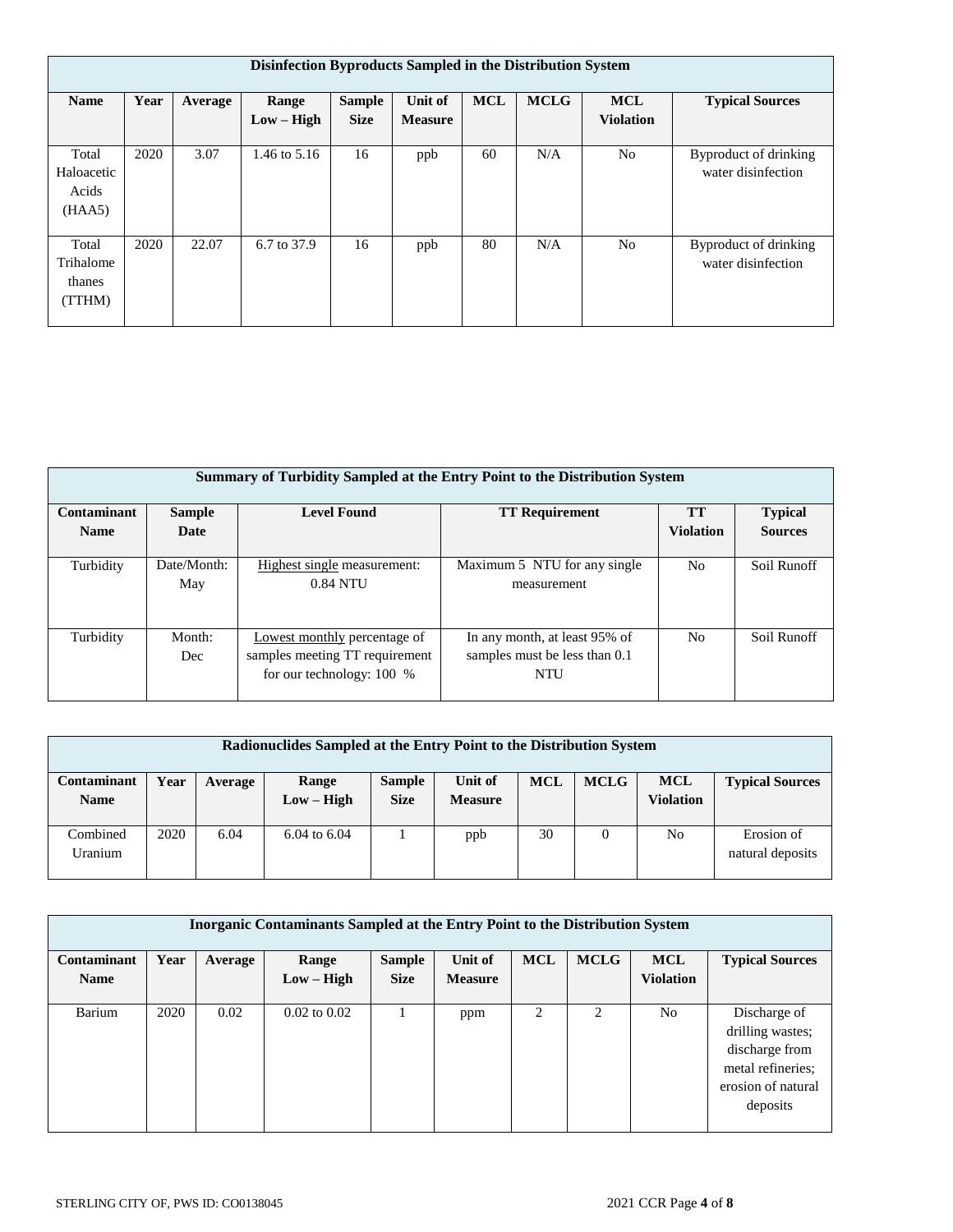|                            | <b>Inorganic Contaminants Sampled at the Entry Point to the Distribution System</b> |         |                       |                              |                           |                |                |                                |                                                                                                                                                |  |  |  |
|----------------------------|-------------------------------------------------------------------------------------|---------|-----------------------|------------------------------|---------------------------|----------------|----------------|--------------------------------|------------------------------------------------------------------------------------------------------------------------------------------------|--|--|--|
| Contaminant<br><b>Name</b> | Year                                                                                | Average | Range<br>$Low - High$ | <b>Sample</b><br><b>Size</b> | Unit of<br><b>Measure</b> | <b>MCL</b>     | <b>MCLG</b>    | <b>MCL</b><br><b>Violation</b> | <b>Typical Sources</b>                                                                                                                         |  |  |  |
| Fluoride                   | 2020                                                                                | 0.15    | $0.15$ to $0.15$      | $\mathbf{1}$                 | ppm                       | $\overline{4}$ | $\overline{4}$ | N <sub>o</sub>                 | Erosion of natural<br>deposits; water<br>additive which<br>promotes strong<br>teeth; discharge<br>from fertilizer and<br>aluminum<br>factories |  |  |  |
| Nitrate                    | 2020                                                                                | 2.52    | 2.52 to 2.52          | -1                           | ppm                       | 10             | 10             | N <sub>o</sub>                 | Runoff from<br>fertilizer use:<br>leaching from<br>septic tanks,<br>sewage; erosion of<br>natural deposits                                     |  |  |  |

| <b>Secondary Contaminants**</b><br>**Secondary standards are non-enforceable guidelines for contaminants that may cause cosmetic effects (such as skin, or tooth<br>discoloration) or aesthetic effects (such as taste, odor, or color) in drinking water. |                                              |         |                       |                              |                           |                           |  |  |  |
|------------------------------------------------------------------------------------------------------------------------------------------------------------------------------------------------------------------------------------------------------------|----------------------------------------------|---------|-----------------------|------------------------------|---------------------------|---------------------------|--|--|--|
| Contaminant<br><b>Name</b>                                                                                                                                                                                                                                 | Year                                         | Average | Range<br>$Low - High$ | <b>Sample</b><br><b>Size</b> | Unit of<br><b>Measure</b> | <b>Secondary Standard</b> |  |  |  |
| Sodium                                                                                                                                                                                                                                                     | 2020                                         | 40.1    | $40.1$ to $40.1$      |                              | ppm                       | N/A                       |  |  |  |
| <b>Total Dissolved</b><br>Solids                                                                                                                                                                                                                           | 2017<br>212<br>500<br>181 to 240<br>4<br>ppm |         |                       |                              |                           |                           |  |  |  |

## **Unregulated Contaminants\*\*\***

EPA has implemented the Unregulated Contaminant Monitoring Rule (UCMR) to collect data for contaminants that are suspected to be present in drinking water and do not have health-based standards set under the Safe Drinking Water Act. EPA uses the results of UCMR monitoring to learn about the occurrence of unregulated contaminants in drinking water and to decide whether or not these contaminants will be regulated in the future. We performed monitoring and reported the analytical results of the monitoring to EPA in accordance with its Unregulated Contaminant Monitoring Rule (UCMR). Once EPA reviews the submitted results, the results are made available in the EPA's National Contaminant Occurrence Database (NCOD) [\(epa.gov/dwucmr/national-contaminant-occurrence-database-ncod\)](http://www.epa.gov/dwucmr/national-contaminant-occurrence-database-ncod) Consumers can review UCMR results by accessing the NCOD. Contaminants that were detected during our UCMR sampling and the corresponding analytical results are provided below.

| <b>Contaminant Name</b>  | Year | Average | Range<br>$Low - High$ | <b>Sample Size</b> | <b>Unit of Measure</b> |
|--------------------------|------|---------|-----------------------|--------------------|------------------------|
|                          |      |         |                       |                    |                        |
| Manganese                | 2019 | 0.57    | $0.24 - 1.2$          |                    | $\mu$ g/L              |
| Haloacetic Acids (total) | 2019 | 3.3     | $1.7 - 8.3$           | $16 \mu g/L$       | $\mu$ g/L              |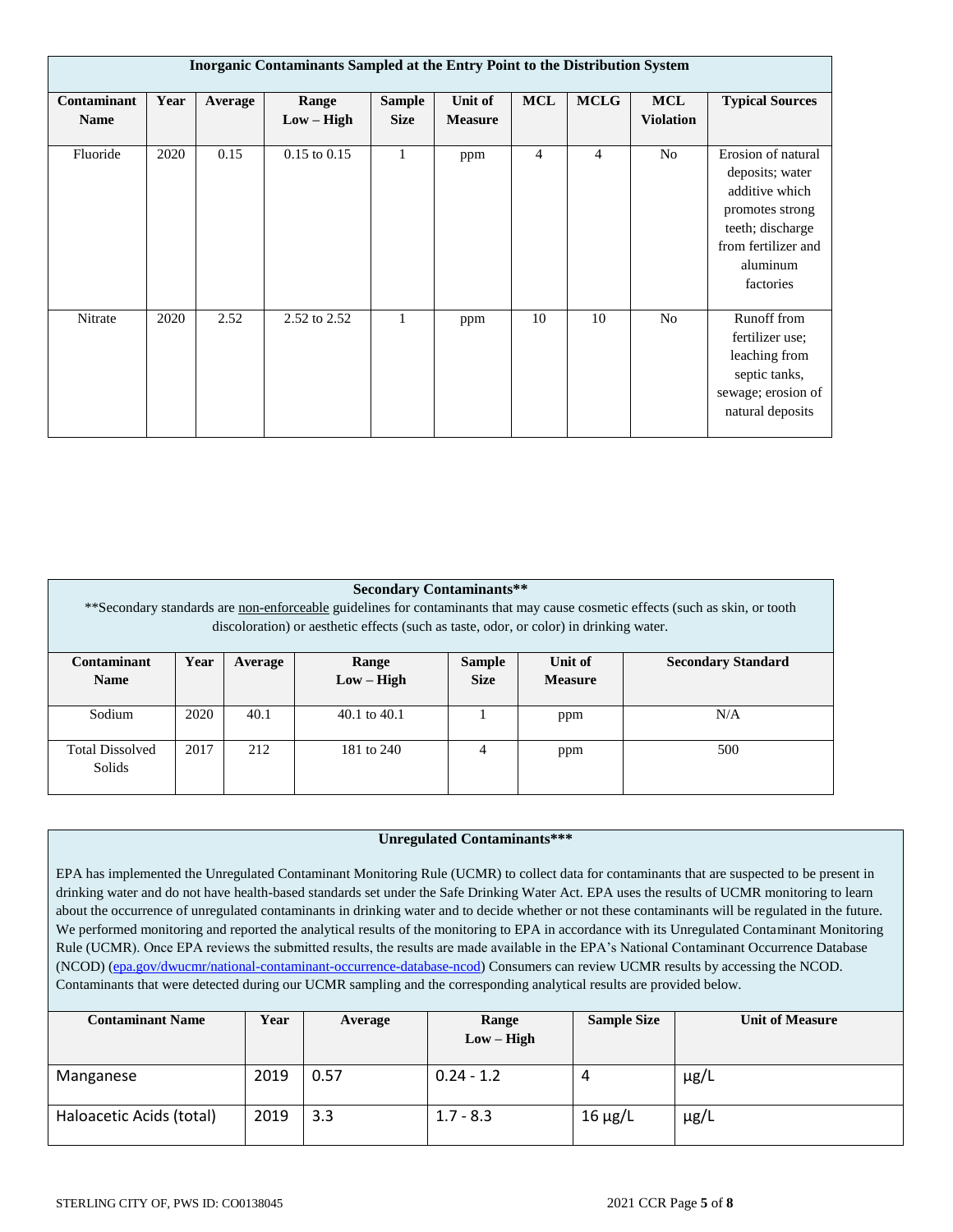#### **Unregulated Contaminants\*\*\***

EPA has implemented the Unregulated Contaminant Monitoring Rule (UCMR) to collect data for contaminants that are suspected to be present in drinking water and do not have health-based standards set under the Safe Drinking Water Act. EPA uses the results of UCMR monitoring to learn about the occurrence of unregulated contaminants in drinking water and to decide whether or not these contaminants will be regulated in the future. We performed monitoring and reported the analytical results of the monitoring to EPA in accordance with its Unregulated Contaminant Monitoring Rule (UCMR). Once EPA reviews the submitted results, the results are made available in the EPA's National Contaminant Occurrence Database (NCOD) [\(epa.gov/dwucmr/national-contaminant-occurrence-database-ncod\)](http://www.epa.gov/dwucmr/national-contaminant-occurrence-database-ncod) Consumers can review UCMR results by accessing the NCOD. Contaminants that were detected during our UCMR sampling and the corresponding analytical results are provided below.

| <b>Contaminant Name</b> | Year | Average | Range        | <b>Sample Size</b> | <b>Unit of Measure</b>                                                                                                                 |  |  |  |  |  |
|-------------------------|------|---------|--------------|--------------------|----------------------------------------------------------------------------------------------------------------------------------------|--|--|--|--|--|
|                         |      |         | $Low - High$ |                    |                                                                                                                                        |  |  |  |  |  |
|                         |      |         |              |                    |                                                                                                                                        |  |  |  |  |  |
|                         |      |         |              |                    |                                                                                                                                        |  |  |  |  |  |
| <b>Brominated</b>       | 2019 | 9.77    | $3.0 - 16.7$ | 16                 | $\mu$ g/L                                                                                                                              |  |  |  |  |  |
|                         |      |         |              |                    |                                                                                                                                        |  |  |  |  |  |
|                         |      |         |              |                    |                                                                                                                                        |  |  |  |  |  |
| <b>HAA9 Group</b>       | 2019 | 10.375  | $3.0 - 17.7$ | 16                 | $\mu$ g/L                                                                                                                              |  |  |  |  |  |
|                         |      |         |              |                    |                                                                                                                                        |  |  |  |  |  |
|                         |      |         |              |                    |                                                                                                                                        |  |  |  |  |  |
|                         |      |         |              |                    |                                                                                                                                        |  |  |  |  |  |
|                         |      |         |              |                    |                                                                                                                                        |  |  |  |  |  |
|                         |      |         |              |                    |                                                                                                                                        |  |  |  |  |  |
|                         |      |         |              |                    |                                                                                                                                        |  |  |  |  |  |
|                         |      |         |              |                    |                                                                                                                                        |  |  |  |  |  |
|                         |      |         |              |                    |                                                                                                                                        |  |  |  |  |  |
|                         |      |         |              |                    |                                                                                                                                        |  |  |  |  |  |
|                         |      |         |              |                    |                                                                                                                                        |  |  |  |  |  |
|                         |      |         |              |                    |                                                                                                                                        |  |  |  |  |  |
|                         |      |         |              |                    | ***More information about the contaminants that were included in UCMR monitoring can be found at: drinktap.org/Water-Info/Whats-in-My- |  |  |  |  |  |
|                         |      |         |              |                    | Water/Unregulated-Contaminant-Monitoring-Rule-UCMR. Learn more about the EPA UCMR at: epa.gov/dwucmr/learn-about-unregulated-          |  |  |  |  |  |

[contaminant-monitoring-rule](http://www.epa.gov/dwucmr/learn-about-unregulated-contaminant-monitoring-rule) or contact the Safe Drinking Water Hotline at (800) 426-4791 or [epa.gov/ground-water-and-drinking-water](https://www.epa.gov/ground-water-and-drinking-water).

# **Violations, Significant Deficiencies, and Formal Enforcement Actions**

## **Health-Based Violations**

**Maximum contaminant level (MCL) violations:** Test results for this contaminant show that the level was too high for the time period shown. Please read the information shown below about potential health effects for vulnerable populations. This is likely the same violation that we told you about in a past notice. We are evaluating, or we already completed an evaluation, to find the best way to reduce or remove the contaminant. If the solution will take an extended period of time, we will keep you updated with quarterly notices.

**Treatment technique (TT) violations:** We failed to complete an action that could affect water quality. Please read the information shown below about potential health effects for vulnerable populations. This is likely the same violation that we told you about in a past notice. We were required to meet a minimum operation/treatment standard, we were required to make upgrades to our system, or we were required to evaluate our system for potential sanitary defects, and we failed to do so in the time period shown below. If the solution will take an extended period of time, we will keep you updated with quarterly notices.

| <b>Name</b>      | <b>Description</b>         | <b>Time Period</b>        | <b>Health Effects</b>          | Compliance   | <b>TT</b> Level or |
|------------------|----------------------------|---------------------------|--------------------------------|--------------|--------------------|
|                  |                            |                           |                                | <b>Value</b> | <b>MCL</b>         |
|                  |                            |                           |                                |              |                    |
| <b>CROSS</b>     | <b>FAILURE TO MEET</b>     | $09/04/2020 - 04/22/2021$ | We had an inadequate           | N/A          | N/A                |
| <b>CONNECTIO</b> | <b>CROSS CONNECTION</b>    |                           | backflow prevention and cross- |              |                    |
| N RULE           | <b>CONTROL AND/OR</b>      |                           | connection control program.    |              |                    |
|                  | <b>BACKFLOW</b>            |                           | Uncontrolled cross connections |              |                    |
|                  | <b>PREVENTION</b>          |                           | can lead to inadvertent        |              |                    |
|                  | <b>REQUIREMENTS - M614</b> |                           | contamination of the drinking  |              |                    |
|                  |                            |                           | water. This is due to one or   |              |                    |
|                  |                            |                           | more of the following: We      |              |                    |
|                  |                            |                           | have permitted an uncontrolled |              |                    |
|                  |                            |                           | cross connection, AND/OR we    |              |                    |
|                  |                            |                           | have installed or permitted an |              |                    |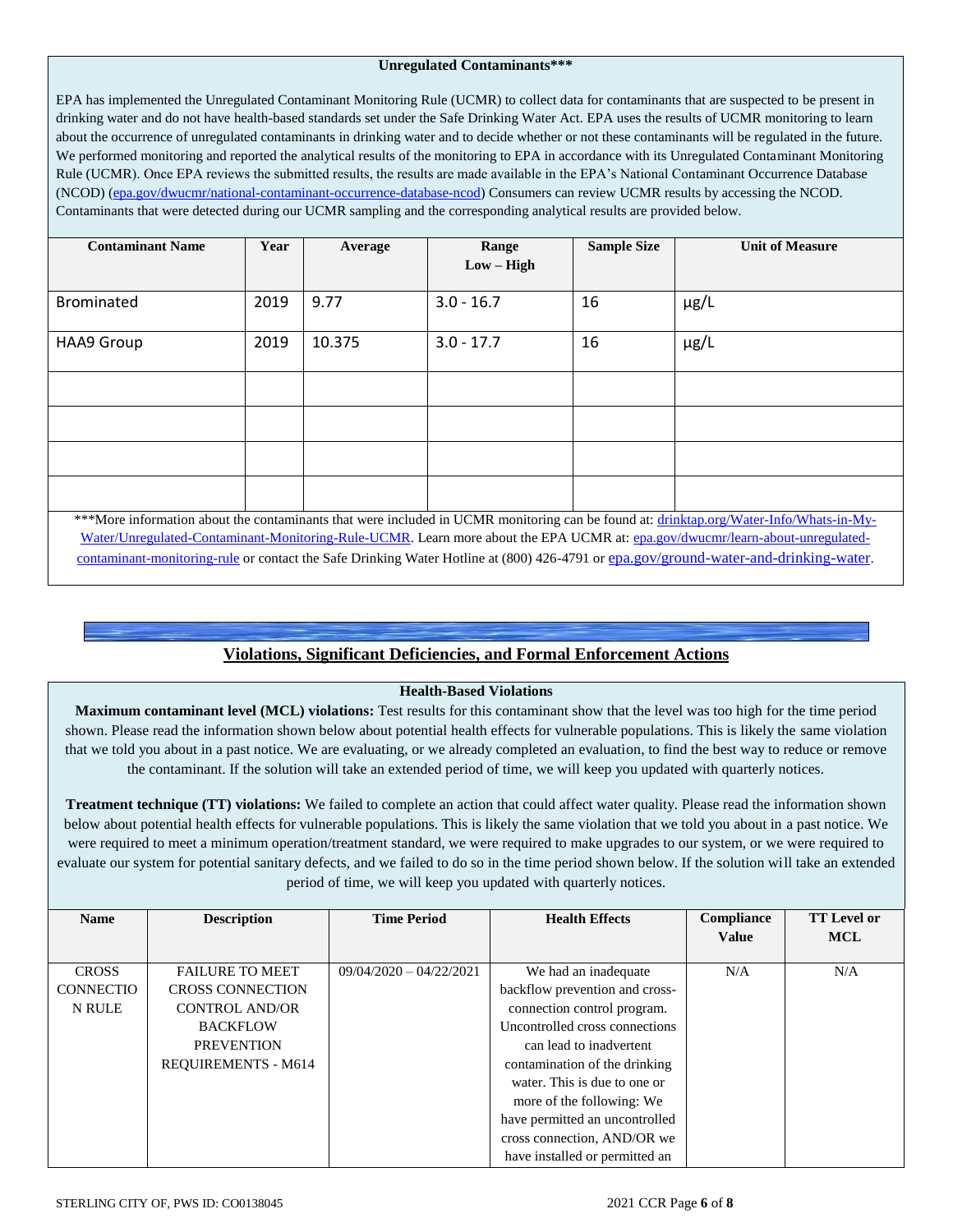|                  |                         |                         | uncontrolled cross connection,  |     |     |
|------------------|-------------------------|-------------------------|---------------------------------|-----|-----|
|                  |                         |                         |                                 |     |     |
|                  |                         |                         | AND/OR we failed to comply      |     |     |
|                  |                         |                         | with the requirements for       |     |     |
|                  |                         |                         | surveying our system for cross  |     |     |
|                  |                         |                         | connections, AND/OR we          |     |     |
|                  |                         |                         | failed to complete the testing  |     |     |
|                  |                         |                         | requirements for backflow       |     |     |
|                  |                         |                         | prevention devices or           |     |     |
|                  |                         |                         | methods, AND/OR we failed       |     |     |
|                  |                         |                         | to notify the State Health Dept |     |     |
|                  |                         |                         | of a backflow contamination     |     |     |
|                  |                         |                         | event.                          |     |     |
|                  |                         |                         |                                 |     |     |
| <b>CROSS</b>     | <b>FAILURE TO MEET</b>  | 09/04/2020 - 01/04/2021 | We had an inadequate            | N/A | N/A |
| <b>CONNECTIO</b> | CROSS CONNECTION        |                         | backflow prevention and cross-  |     |     |
| <b>N RULE</b>    | <b>CONTROL AND/OR</b>   |                         | connection control program.     |     |     |
|                  | <b>BACKFLOW</b>         |                         | Uncontrolled cross connections  |     |     |
|                  | <b>PREVENTION</b>       |                         | can lead to inadvertent         |     |     |
|                  | REQUIREMENTS - M612     |                         | contamination of the drinking   |     |     |
|                  |                         |                         | water. This is due to one or    |     |     |
|                  |                         |                         | more of the following: We       |     |     |
|                  |                         |                         | have permitted an uncontrolled  |     |     |
|                  |                         |                         | cross connection, AND/OR we     |     |     |
|                  |                         |                         | have installed or permitted an  |     |     |
|                  |                         |                         | uncontrolled cross connection,  |     |     |
|                  |                         |                         | AND/OR we failed to comply      |     |     |
|                  |                         |                         | with the requirements for       |     |     |
|                  |                         |                         | surveying our system for cross  |     |     |
|                  |                         |                         | connections, AND/OR we          |     |     |
|                  |                         |                         | failed to complete the testing  |     |     |
|                  |                         |                         | requirements for backflow       |     |     |
|                  |                         |                         | prevention devices or methods,  |     |     |
|                  |                         |                         | AND/OR we failed to notify      |     |     |
|                  |                         |                         | the State Health Dept of a      |     |     |
|                  |                         |                         | backflow contamination event.   |     |     |
|                  |                         |                         |                                 |     |     |
| <b>CROSS</b>     | <b>FAILURE TO MEET</b>  | 09/04/2020 -05/27/2021  | We had an inadequate            | N/A | N/A |
| <b>CONNECTIO</b> | <b>CROSS CONNECTION</b> |                         | backflow prevention and cross-  |     |     |
| N RULE           | CONTROL AND/OR          |                         | connection control program.     |     |     |
|                  | <b>BACKFLOW</b>         |                         | Uncontrolled cross connections  |     |     |
|                  | <b>PREVENTION</b>       |                         | can lead to inadvertent         |     |     |
|                  | REQUIREMENTS - M611     |                         | contamination of the drinking   |     |     |
|                  |                         |                         | water. This is due to one or    |     |     |
|                  |                         |                         | more of the following: We       |     |     |
|                  |                         |                         | have permitted an uncontrolled  |     |     |
|                  |                         |                         | cross connection, AND/OR we     |     |     |
|                  |                         |                         | have installed or permitted an  |     |     |
|                  |                         |                         | uncontrolled cross connection,  |     |     |
|                  |                         |                         | AND/OR we failed to comply      |     |     |
|                  |                         |                         | with the requirements for       |     |     |
|                  |                         |                         | surveying our system for cross  |     |     |
|                  |                         |                         | connections, AND/OR we          |     |     |
|                  |                         |                         | failed to complete the testing  |     |     |
|                  |                         |                         | requirements for backflow       |     |     |
|                  |                         |                         | prevention devices or methods,  |     |     |
|                  |                         |                         | AND/OR we failed to notify      |     |     |
|                  |                         |                         | the State Health Dept of a      |     |     |
|                  |                         |                         | backflow contamination event.   |     |     |
|                  |                         |                         |                                 |     |     |